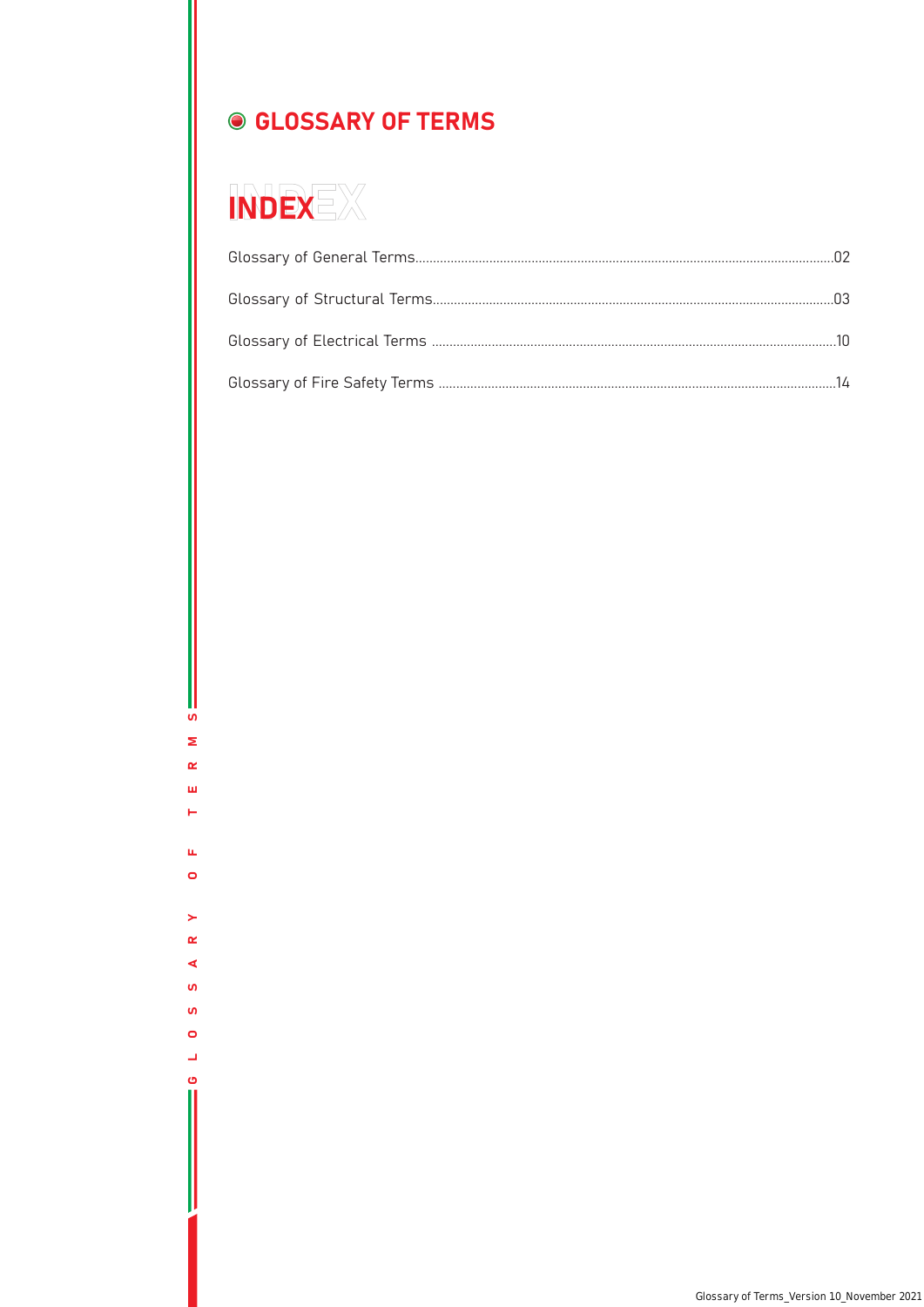#### **GLOSSARY OF GENERAL TERMS**

This is a technical guideline for the purposes for carrying out remediation. It is therefore RSC's Standard. The RSC adopted the technical guidelines from local and national technical standards and international best practices. Glossary of General Terms

 $((02))$ 

**SV** GLOSSARY OF TERMS  $\mathbf{z}$  $\alpha$ Ш

 $\overline{\phantom{a}}$ 

 $\mathbf{u}_i$  $\bullet$ 

 $\sim$  $\alpha$ ∢  $\mathbf{u}$ **S**  $\bullet$ پ ര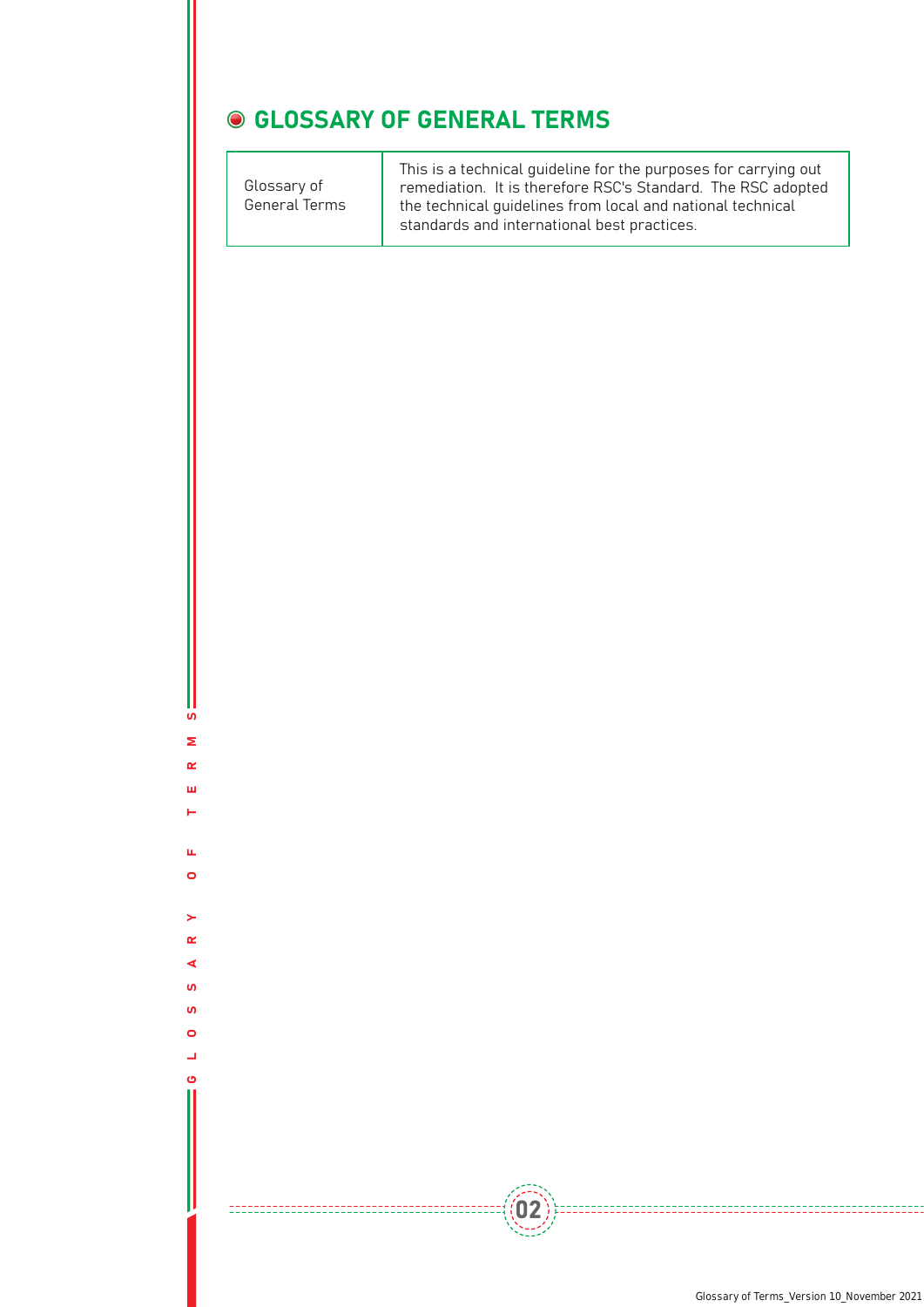### **GLOSSARY OF STRUCTURAL TERMS**

| Aggregate:       | The stones and sand (coarse and fine aggregate respectively)<br>used as a filler in concrete, asphalt etc.                                                                                                                                                  |
|------------------|-------------------------------------------------------------------------------------------------------------------------------------------------------------------------------------------------------------------------------------------------------------|
| Angle:           | Steel angle: a steel section whose cross-section is L-shaped.                                                                                                                                                                                               |
| Arch:            | A basic form of masonry construction over window and door<br>or other openings in Victorian and older buildings. They exert<br>horizontal thrust at their bearings.                                                                                         |
| Ballast:         | Mixed size aggregate (sand, gravel).                                                                                                                                                                                                                        |
| Beam:            | A horizontal member of structure that carries vertical loads<br>along its length.                                                                                                                                                                           |
| Bending moment:  | Bending Moment is the reaction induced in any structural<br>member when an external force is applied to it causing the<br>element to bend. Unit of bending moment is force X Distance.                                                                      |
| Block:           | Building unit of a regular size usually made of solid or aerat-<br>ed concrete.                                                                                                                                                                             |
| Bolt:            | Threaded fastener used (with a nut and washers) for connect-<br>ing building components, particularly steel and/or timber.                                                                                                                                  |
| Bond:            | The arrangement or pattern of bricks (or other masonry<br>units) in a wall. Each unit should overlap the unit below by at<br>least one quarter of a unit's length, and sufficient bonding<br>bricks should be provided to prevent the wall splitting apart. |
| Bonding plaster: | A proprietary type of plaster with good adhesive properties. It<br>must be used with care as it is hygroscopic, i.e. it will readily<br>absorb atmospheric or rising moisture.                                                                              |
| Brace, Bracing:  | Diagonal members (or rigid members/ shear wall) providing<br>lateral stability to a building structure.                                                                                                                                                     |
| Brick:           | Building unit of a regular size usually made of baked clay.                                                                                                                                                                                                 |
| Brick tie:       | A metal or plastic component to tie together the two leaves of<br>a cavity wall. Older galvanized ties tend to rust away and have<br>to be replaced.                                                                                                        |
| Cantilever:      | Overhanging beam, roof or floor slab supported from one side<br>only.                                                                                                                                                                                       |
| Cement:          | A powder which when mixed with water forms a paste that<br>hardens with time. Cement is mixed with sand to make mortar<br>or render, and with stone chips added it is known as concrete.                                                                    |
| Cement mixer:    | Mechanical device consisting of a rotating drum with fixed<br>paddles inside, used for mixing cement with aggregate and<br>water to produce concrete, mortar, or any other<br>cement-based mixture.                                                         |
| Channel:         | A structural steel component, which is C-shaped in cross<br>section.                                                                                                                                                                                        |

 $($ (03))



 ${\bf u}$ Σ  $\pmb{\alpha}$  $\bar{\mathbf{u}}$ н

 $\mathbf{u}_i$  $\bullet$ 

 $\overline{\phantom{0}}$  $\underline{\alpha}$  $\triangleleft$ **i u**  $\bullet$ پ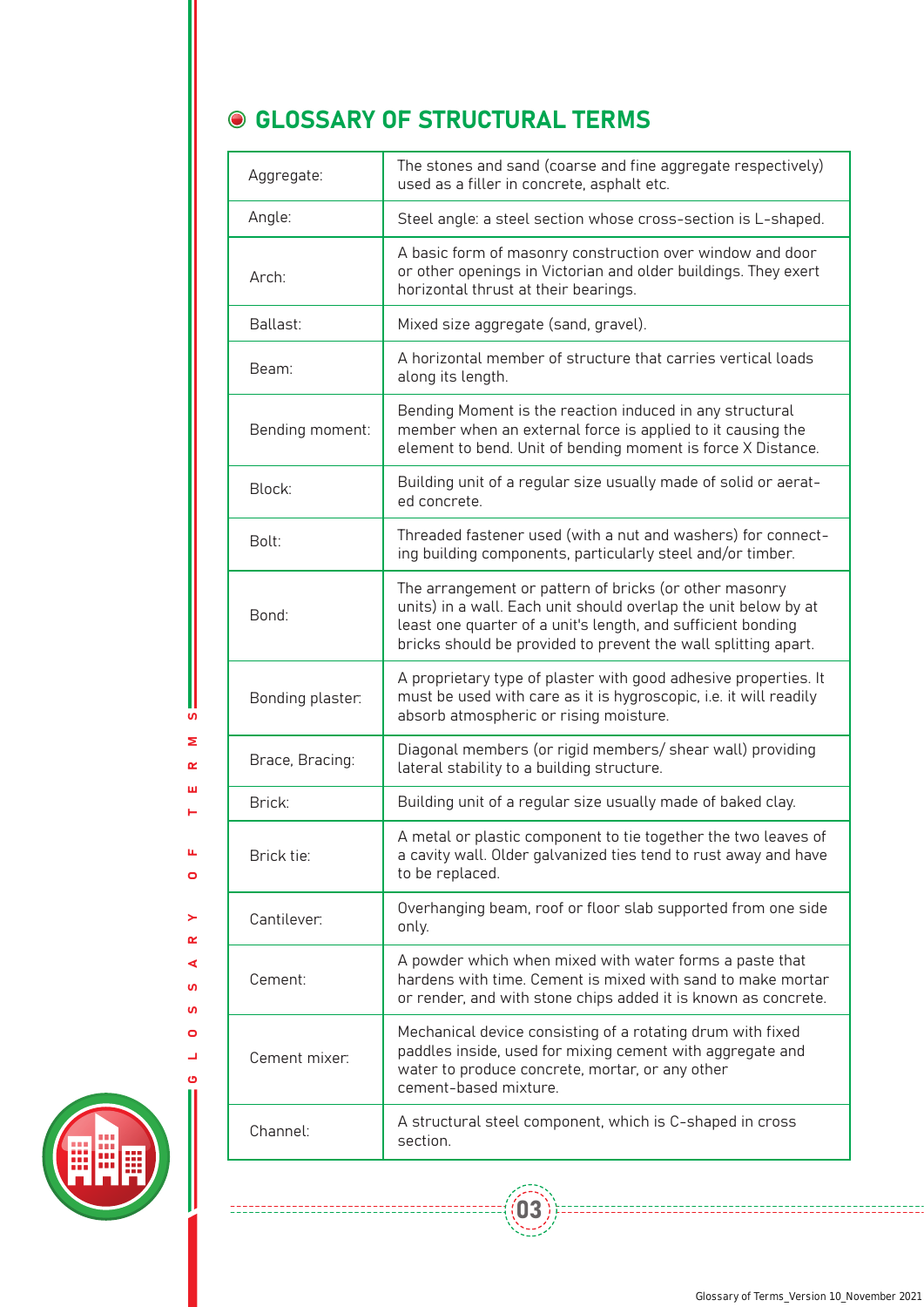| Circular hollow<br>section:     | A structural steel component in the shape of a round tube.                                                                                                                                                                                                      |
|---------------------------------|-----------------------------------------------------------------------------------------------------------------------------------------------------------------------------------------------------------------------------------------------------------------|
| Cladding:                       | The separately-applied exterior finish (e.g. ceramic brick) of a<br>framed building.                                                                                                                                                                            |
| Coarse aggregate:               | Any aggregate larger than fine aggregate. Gravel. Available<br>with a maximum size of 10, 20 or 40mm.                                                                                                                                                           |
| Compression:                    | The pressing force experienced in a column or in the top<br>flange of a beam                                                                                                                                                                                    |
| Computer aided<br>design (CAD): | The type of computer program with which technical drawings<br>are prepared.                                                                                                                                                                                     |
| Concrete:                       | An artificial stone-like substance obtained by mixing large<br>and small stones and sand with cement and enough water to<br>make the mix workable. Concrete (like the stone minerals<br>from which it is made) is strong in compression but weak in<br>tension. |
| Corrugated sheet:               | Sheet formed into a ridged shape, used for roofing and<br>cladding.                                                                                                                                                                                             |
| Cure:                           | Curing is the maintenance of moisture content which influ-<br>ences the hardening of concrete.                                                                                                                                                                  |
| Dead load:                      | The weight of the materials that form a permanent part of the<br>structure, as opposed to imposed load.                                                                                                                                                         |
| Design check:                   | Evaluation of the design to determine whether it conforms to<br>the design brief and can be expected to provide a safe engi-<br>neered solution.                                                                                                                |
| Development<br>length:          | Length to which a reinforcing steel element must be anchored<br>into concrete for it to work at full capacity                                                                                                                                                   |
| Dowel:                          | (Concrete) A steel bar for transferring load across a joint.                                                                                                                                                                                                    |
| Effective length:               | A concept used in the design of structural members. May be<br>more or less than the actual length to compensate for the<br>degree of restraint of the ends of the member, a member<br>which is more rigidly held at the ends being stronger.                    |
| Engineering brick:              | Engineering bricks are a type of brick used where strength,<br>low water porosity or acid resistance are needed.                                                                                                                                                |
| Fine aggregate:                 | Sand used in making concrete, mortar etc.                                                                                                                                                                                                                       |
| Flange:                         | The top and bottom (horizontal) plates of an I- or H-beam. The<br>top and bottom flanges of a beam are usually in compression<br>and tension respectively                                                                                                       |
| Foot:                           | Unit of length in the Imperial system; one-third of a yard,<br>equal to 304.8mm.                                                                                                                                                                                |
| Force:                          | That which can accelerate a mass. An example of a force is<br>weight, which acts to accelerate any mass towards the center<br>of the earth.                                                                                                                     |

 $\left(\begin{matrix} 0 & 1 \\ 0 & 0 \end{matrix}\right)$ 



L  $\overline{u}$  $\bar{\mathbf{z}}$  $\alpha$  $\bar{\omega}$  $\vdash$ 

 $\mathbf{u}$  $\bullet$ 

 $\geq$  $\alpha$  $\blacktriangleleft$  $\mathbf{u}$  $\mathbf{v}$  $\circ$  $\overline{\phantom{a}}$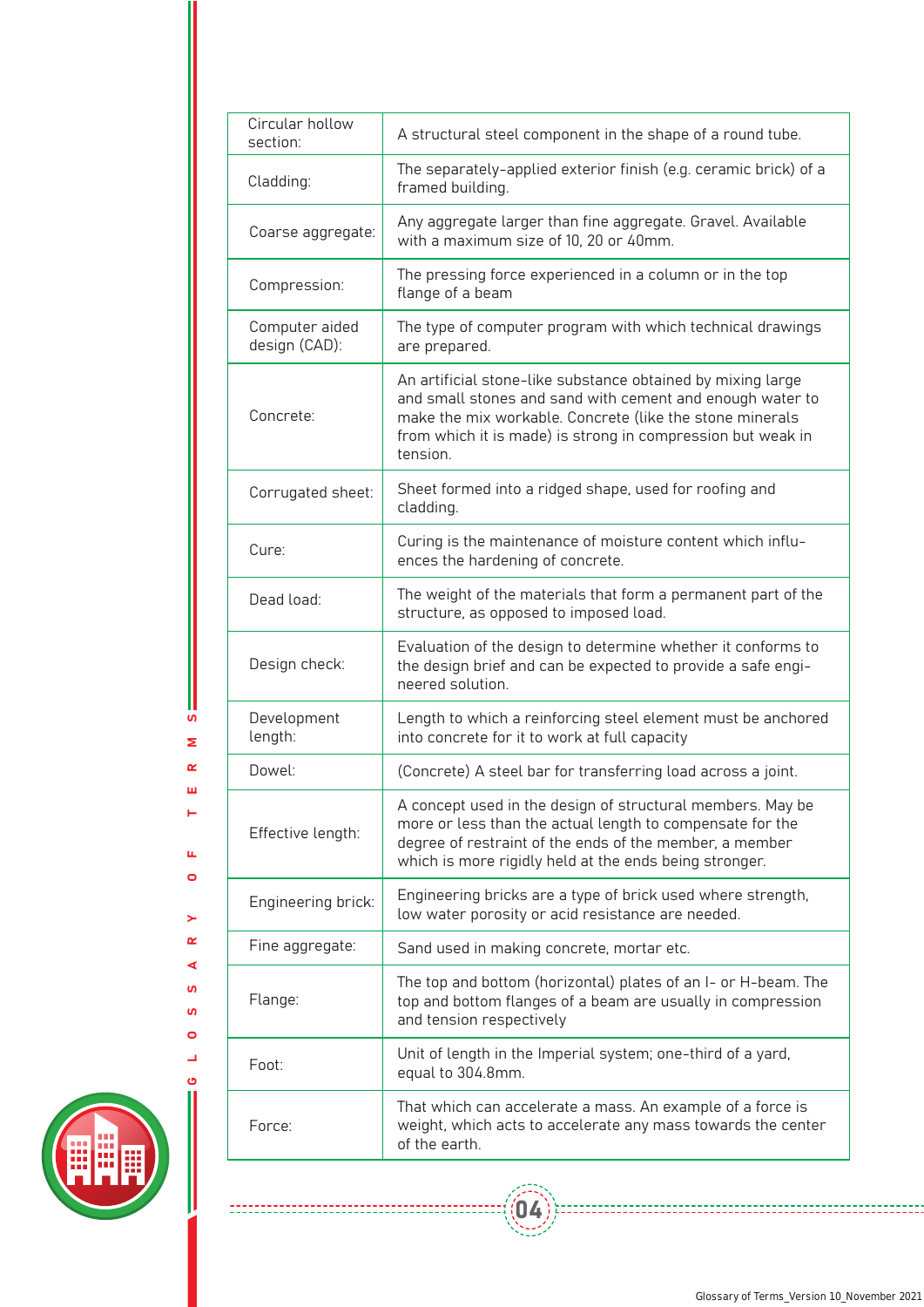| Formwork:           | A steel or wood mould into which concrete is cast.                                                                                                                                                 |
|---------------------|----------------------------------------------------------------------------------------------------------------------------------------------------------------------------------------------------|
| Foundation          | The part of a building or structure on which the building rests,<br>which transmits load to the soil. Common foundations are<br>footing, raft or piled.                                            |
| Gravel:             | Naturally occurring ballast or course aggregate.                                                                                                                                                   |
| Groundwork:         | Foundations, drainage, levelling and other building operations<br>involving digging.                                                                                                               |
| Grout:              | Cement mixed with enough water to make it runny, used to fill<br>a gap under the base of a steel column. Also, the filler<br>between wall tiles.                                                   |
| H-section:          | A steel component shaped in cross-section like an H                                                                                                                                                |
| Handrail:           | A length of material at hand height at the side of a staircase<br>or landing.                                                                                                                      |
| High tensile steel: | A grade of steel stronger than mild steel, which may be used<br>both in structural steelwork and concrete reinforcement.                                                                           |
| Hoist:              | An elevator for lifting goods usually, people up a scaffold.                                                                                                                                       |
| Hollow section:     | A tubular structural steel member.                                                                                                                                                                 |
| I-section:          | A structural steel section shaped like an I                                                                                                                                                        |
| Imposed load:       | The weight of furniture, people, storage, and any other<br>non-permanent loads.                                                                                                                    |
| Jointing:           | The process of finishing the mortar between bricks or other<br>masonry units at the time of building, as opposed to pointing<br>the joint later.                                                   |
| Joist:              | (Timber) Horizontal member which is one of a group running<br>parallel and close together, supporting a floor or flat roof.                                                                        |
| Lintel:             | A short beam over a door or window opening; may be steel,<br>concrete                                                                                                                              |
| Live load:          | Imposed load due to occupation.                                                                                                                                                                    |
| Load bearing:       | Designed to support a load in addition to its own weight.                                                                                                                                          |
| Load factor:        | Engineers design structures to support loads, which are more<br>than the maximum load expected. The actual loads are<br>calculated as accurately as possible and then multiplied by<br>the factor. |
| Masonry.            | In general usage this describes work constructed of stone,<br>but technically the term masonry also includes brickwork and<br>blockwork.                                                           |
| Mass:               | A property of all matter. It is measured in, for example, grams.                                                                                                                                   |



GLOSSARY OF TERMS

 $\geq$  $\alpha$  $\blacktriangleleft$  $\mathbf{v}$  $\mathbf{v}$  $\bullet$  $\overline{\phantom{a}}$ 

 $\mathbf{u}_i$  $\bullet$ 

Ш  ${\bf u}$  $\mathbf{z}$  $\alpha$  $\bar{\underline{\mathbf{u}}}$  $\vdash$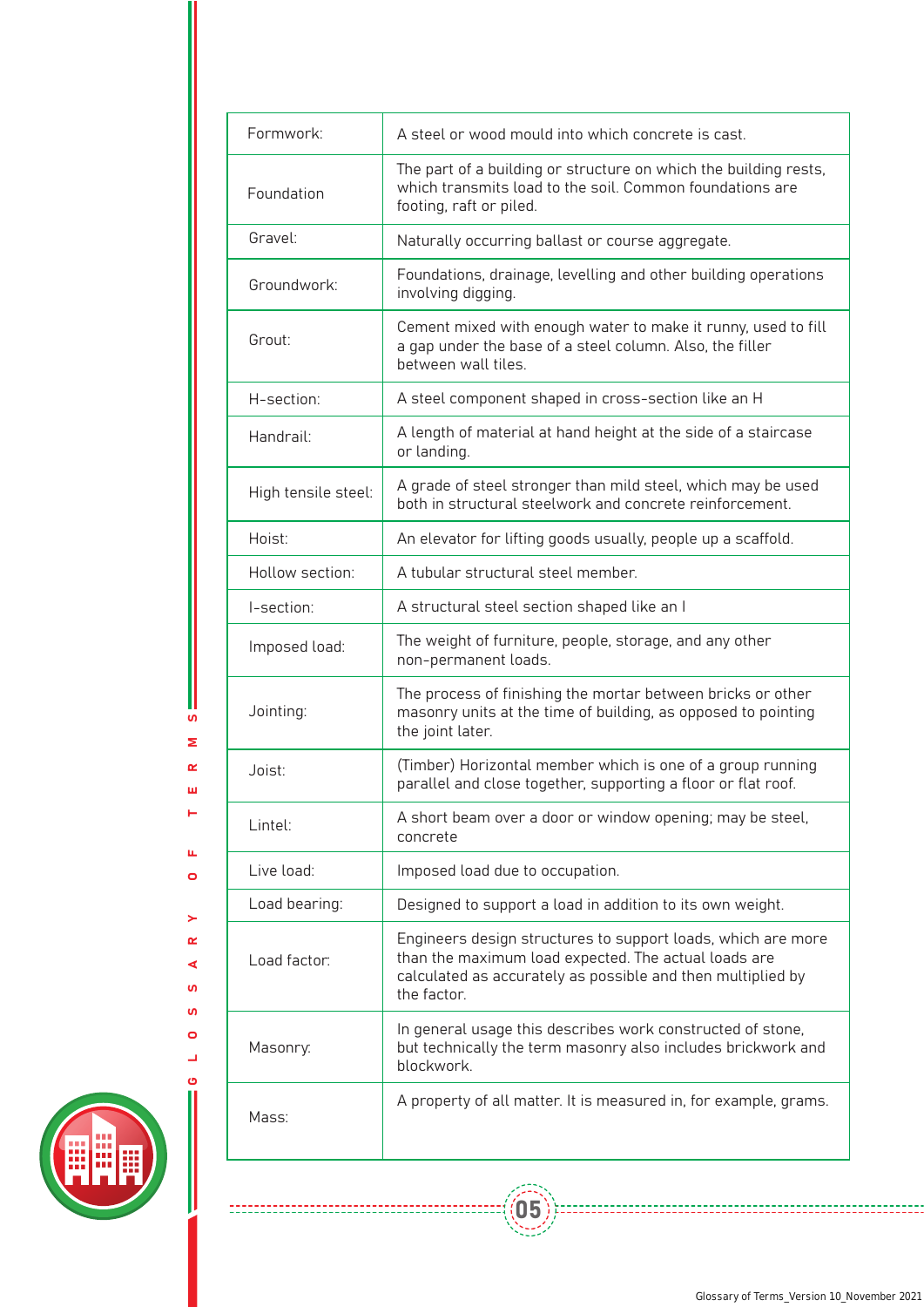| Mass concrete:           | Unreinforced concrete, as often used in foundations or ground<br>floor slab on soil where the added strength of reinforcement<br>is not required.                                                                                              |
|--------------------------|------------------------------------------------------------------------------------------------------------------------------------------------------------------------------------------------------------------------------------------------|
| Mix:                     | The proportions of the ingredients of concrete (cement, sand<br>and brick/stone chips)                                                                                                                                                         |
| Mortar:                  | A binder for masonry (cement and sand).                                                                                                                                                                                                        |
| Newton:                  | The principal SI unit of force.                                                                                                                                                                                                                |
| Overstress:              | Element which is stressed beyond its design capacity.                                                                                                                                                                                          |
| Partition:               | A non-load bearing wall between rooms or areas in a building<br>such as 5" wall.                                                                                                                                                               |
| Permissible<br>stress:   | Stress that can be sustained safely. Codes of Practice for<br>structural design used to specify permissible stresses with<br>which the actual stress was to be compared.                                                                       |
| Pile:                    | A foundation consisting of a deep column extending down into<br>the ground, used when the foundation needs to get support<br>from a deeper and stronger or more stable layer.                                                                  |
| Pile cap:                | A (normally reinforced concrete) structure transferring loads<br>from the building into the piles.                                                                                                                                             |
| Pitch:                   | Of roofs, the angle of the rafters from the horizontal.<br>Traditionally the pitch was expressed as the number of<br>vertical inches corresponding to twelve horizontal inches,<br>thus a 45 degree roof was described as a twelve inch pitch. |
| Plaster:                 | The material which is spread to leave a smooth surface on a<br>wall or ceiling. The main binding material may be cement and<br>have a filler like sand.                                                                                        |
| Plumb:                   | Vertical or verticality, measured using a plumb-line or<br>plumb-rule or these days a spirit level.                                                                                                                                            |
| Portal frame:            | A structural frame consisting of two columns and a cross- beam,<br>with rigid connections. Often used for single-storey warehouses<br>and workshops. The crossbeam is often formed as two rafters to<br>make a pitched roof shape.             |
| Precast concrete:        | Concrete components made in a factory or yard and transported<br>to the site.                                                                                                                                                                  |
| Prestressed<br>concrete: | Concrete strengthened with steel wires, which are stressed<br>before the concrete is poured.                                                                                                                                                   |
| Progressive<br>collapse: | The process wherein the collapse of part of a building leads to<br>the collapse of an adjacent part in 'house of cards' fashion.                                                                                                               |
| Purlin:                  | A horizontal structural member which supports a sloping roof<br>covering, with or without rafters, and which carries the roof<br>loads to the primary framing members                                                                          |

 $\left(\begin{matrix} 0 & 0 \\ 0 & 0 \end{matrix}\right)$ 



L  $\overline{u}$ Σ  $\alpha$  $\mathbf{u}$  $\vdash$ 

 $\mathbf{u}$  $\bullet$ 

 $\blacktriangleright$  $\alpha$ ∢  $\mathbf{u}$  $\mathbf{v}$  $\circ$  $\overline{\phantom{a}}$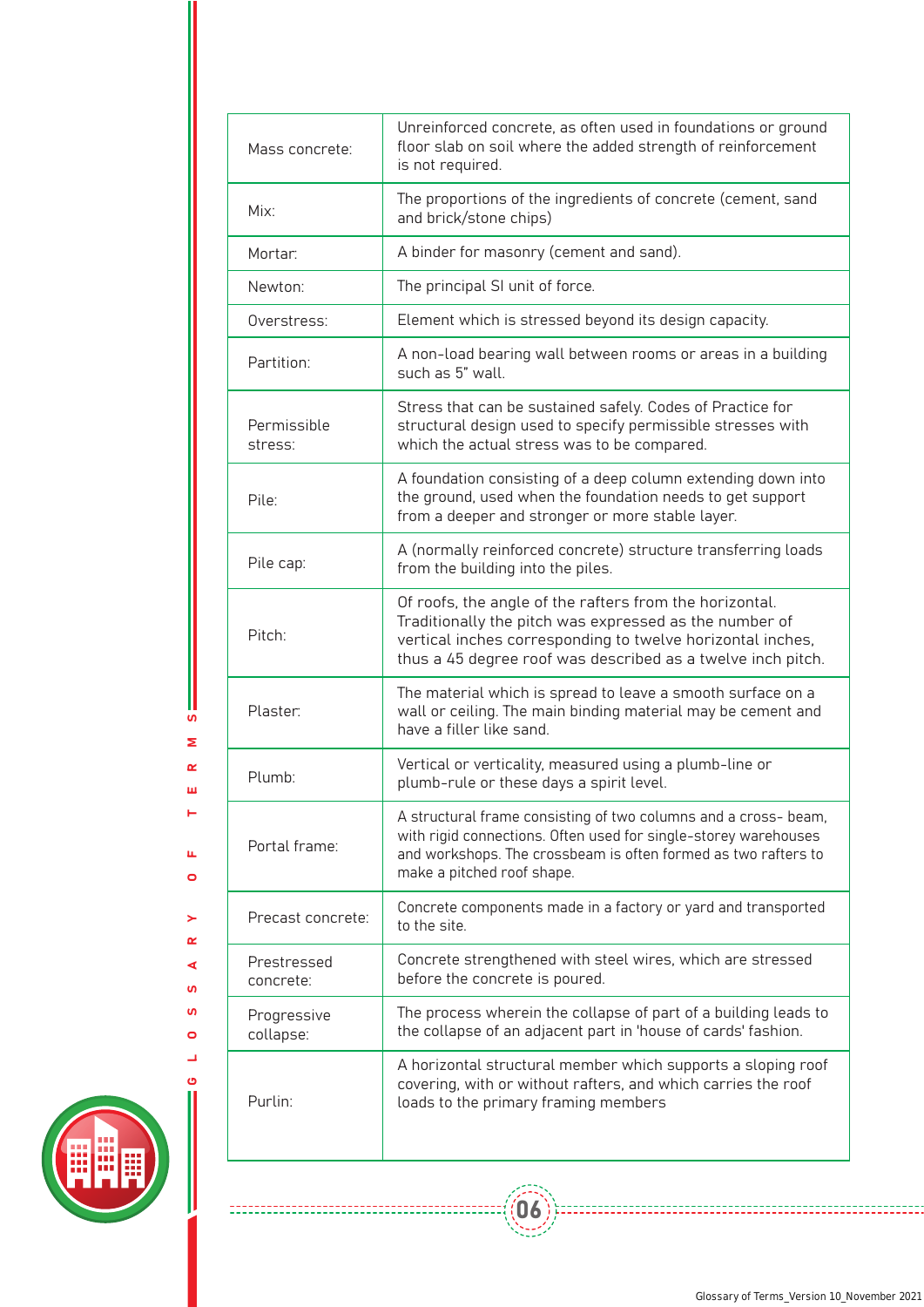| Rafter:                          | Sloping structural member supporting a roof.                                                                                                                                                                                                              |
|----------------------------------|-----------------------------------------------------------------------------------------------------------------------------------------------------------------------------------------------------------------------------------------------------------|
| Ready-mixed<br>concrete:         | Concrete mixed in a batching plant and delivered in ready-mix<br>trucks.                                                                                                                                                                                  |
| Rectangular<br>hollow section:   | A structural steel component in the shape of a steel tube with<br>a rectangular cross section.                                                                                                                                                            |
| Reinforcement:                   | (Also known as rebar). Steel bars for reinforcing concrete.<br>They are bent into special shapes according to the Engineer's<br>bending schedule, and fitted into the correct position by a<br>skilled operative called a steel fixer.                    |
| Reinforced<br>concrete:          | Concrete reinforced with steel bars to make a versatile<br>structural material, which is very strong in bending, shear,<br>tension and compression, unlike plain concrete, which is<br>strong only in compression.                                        |
| Render:                          | Cement-based wall plaster.                                                                                                                                                                                                                                |
| Retaining wall:                  | Retains soil on one side. May be made of masonry, reinforced<br>concrete, or various other traditional or proprietary structural<br>systems.                                                                                                              |
| Riser:                           | Vertical board rising from the back of one tread of a staircase<br>to the front of the next.                                                                                                                                                              |
| Rolled steel joist<br>$(RSJ)$ :: | One of a range of I- and H-shaped steel members.                                                                                                                                                                                                          |
| Sand:                            | Aggregate consisting of mineral particles whose size is<br>generally less than 5mm; fine aggregate.                                                                                                                                                       |
| Screed:                          | A temporary rail, installed at a specific level, to enable<br>concrete to be finished at the correct level. Also sand and<br>cement, mixed rather dry, laid on a (usually concrete) floor<br>and screeded and trowelled to make a smooth surface.         |
| Secant piles:                    | Contiguous piles where each pile cuts into the one before, to<br>make a more-or less waterproof retaining-wall.                                                                                                                                           |
| Settlement:                      | The small downwards movement of foundations when the<br>weight of the building comes onto them, due to compression<br>of the soil.                                                                                                                        |
| Shear or shear<br>force:         | The force which tends to make the top and bottom flanges or<br>fibres of a beam move parallel to one another. The web of the<br>beam resists the shear force, which is at its greatest at the<br>ends of the beam next to where it rests on its supports. |
| Shingle:                         | Aggregate consisting of stones whose size is between 5 and<br>10 <sub>mm</sub> .                                                                                                                                                                          |
| Shuttering:                      | Wood in planks or strips used as a temporary structure to<br>contain setting concrete.                                                                                                                                                                    |
| Simply supported:                | Describes a beam which rests on a support at each end, that is,<br>it is not supported at more than two points, is not held rigidly<br>by the supports, and does not form part of a larger framework.                                                     |

 $\left(\begin{matrix} \boxed{\mathbf{0}} \\ \end{matrix}\right)$ 



GLOSSARY OF TERMS

 $\geq$  $\alpha$  $\triangleleft$  $\mathbf{v}$  $\mathbf{v}$  $\bullet$  $\overline{\phantom{a}}$  $\ddot{\mathbf{c}}$ 

---------------------------------

 $\mathbf{u}$  $\bullet$ 

Ш  ${\bf u}$  $\bar{\mathbf{z}}$  $\alpha$  $\bar{\mathbf{u}}$  $\vdash$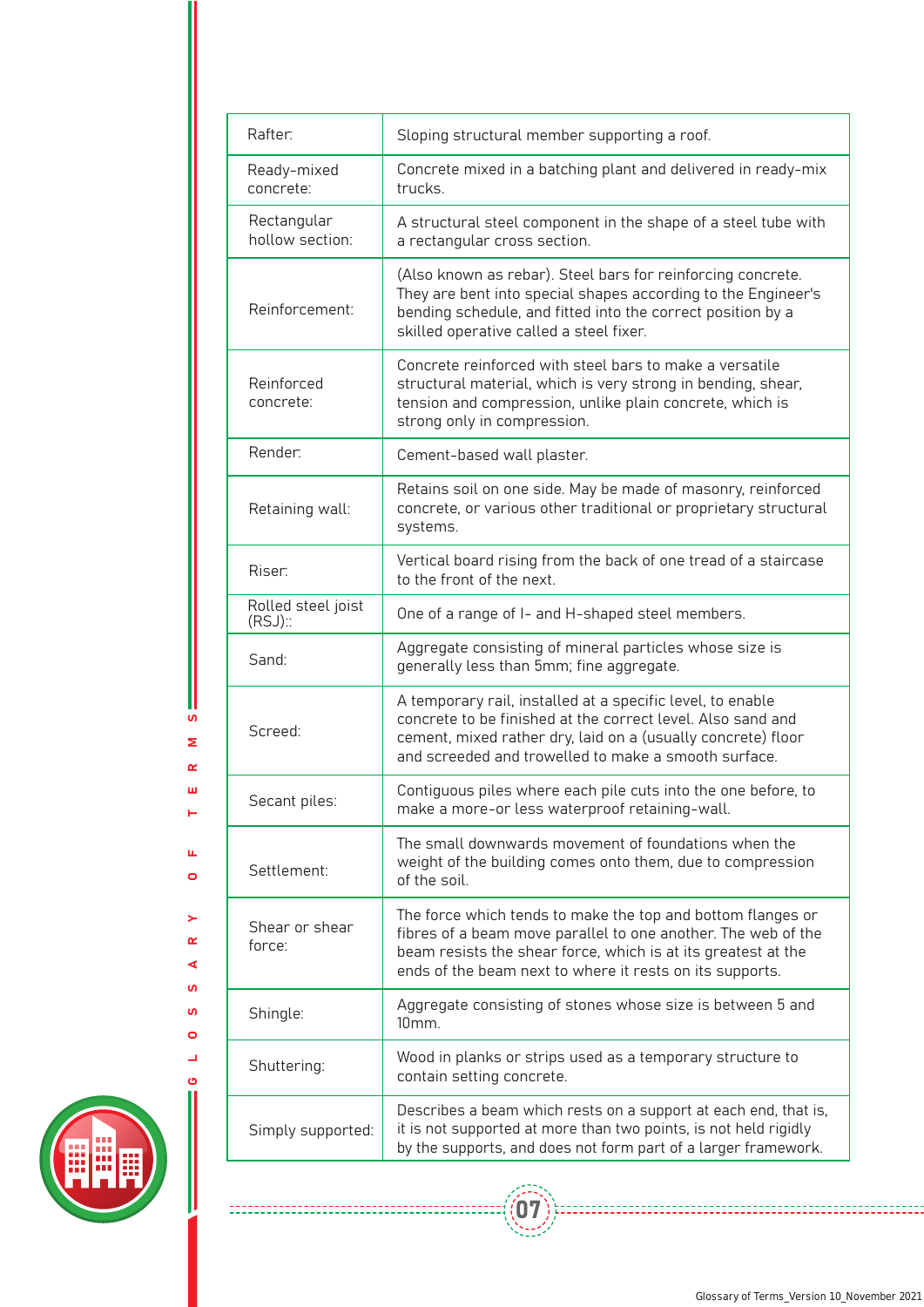| Skirting:                  | Timber or other moulding around the base of a wall.                                                                                                                                                                                           |
|----------------------------|-----------------------------------------------------------------------------------------------------------------------------------------------------------------------------------------------------------------------------------------------|
| Sleeper wall:              | Supports a timber ground floor, and is often built in honeycomb<br>brickwork to allow ventilation of the space under the floor.                                                                                                               |
| Soffit:                    | The underside of a building component such as a lintel or<br>beam. A board fitted to the underside of the ends of rafters or<br>flat roof joists.                                                                                             |
| Square hollow<br>section:  | A structural steel section in the shape of a square tube.                                                                                                                                                                                     |
| Steel:                     | A metal based on iron, with the addition of carefully defined<br>quantities of carbon and other elements to produce a metal<br>with specific qualities.                                                                                       |
| Strain:                    | The amount by which something has changed length, measured<br>as a percentage of its original length.                                                                                                                                         |
| Stress:                    | Force divided by area, measured in (for example) Newtons per<br>square millimetre, or pounds per square foot.                                                                                                                                 |
| Structural<br>Engineering: | Structural engineering is a field of engineering dealing with the<br>analysis and design of structures such as buildings and<br>bridges that support or resist loads.                                                                         |
| Structural<br>steelwork:   | A frame of steel sections supporting other parts of the<br>structure.                                                                                                                                                                         |
| Temporary<br>works:        | Propping or shoring to enable the permanent works to be<br>carried out.                                                                                                                                                                       |
| Tension:                   | A pulling force, such as that experienced by a cable, or in the<br>bottom flange of a beam with a load on it.                                                                                                                                 |
| Tie:                       | Any member which provides a tensile force to tie two other<br>members together, especially, the bottom horizontal member<br>of a roof truss, and (in a steel framed structure) steel beams<br>whose main function is to tie columns together. |
| Tile:                      | Ceramic unit for wall decoration or roof weathering.                                                                                                                                                                                          |
| Timber:                    | Wood suitable for use in construction.                                                                                                                                                                                                        |
| Tread:                     | A single step of a staircase.                                                                                                                                                                                                                 |
| Truss:                     | An arrangement of steel or timber components designed to<br>span across a large distance to support a roof, floor or bridge.                                                                                                                  |
| Trussed rafters:           | Wooden trusses, usually triangular in shape, spanning between<br>the external walls.                                                                                                                                                          |
| Underpinning:              | Making existing foundations deeper (by extending them down-<br>wards). Usually done with mass concrete but other high- and<br>low-tech methods are available.                                                                                 |
| Universal Beam:            | A standardised steel component, which is I-shaped in cross<br>section.                                                                                                                                                                        |



GLOSSARY OF TERMS

 $\mathbf{r}$  $\alpha$  $\blacktriangleleft$ **i**  $\mathbf{v}$  $\bullet$  $\overline{\phantom{a}}$ 

 $\bar{\mathbf{u}}$  $\bullet$ 

U **u**  $\bar{\mathbf{z}}$  $\alpha$  $\bar{\mathbf{u}}$  $\leftarrow$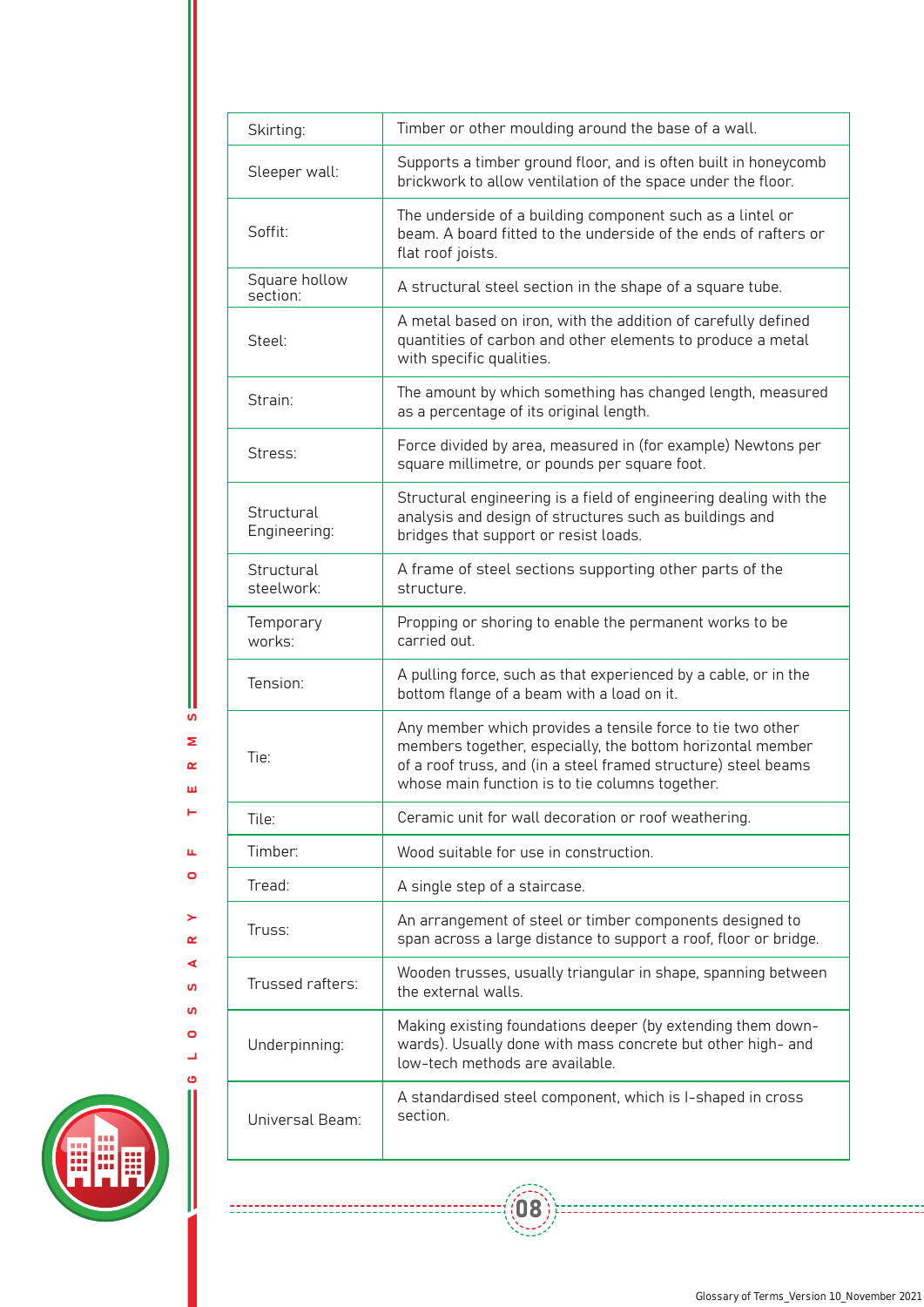| Universal Column: | A standardised steel component, which is H-shaped in<br>cross-section.                                                        |
|-------------------|-------------------------------------------------------------------------------------------------------------------------------|
| Variation:        | A change to the building contract due to an instruction issued<br>by the Contract Administrator.                              |
| Web:              | The vertical middle plate of an I-beam, H-beam or channel. The<br>web connects the two flanges, and resists shear forces.     |
| Weight:           | A force resulting from the effect of gravity on a mass.                                                                       |
| Welding:          | A technique for joining steel components by the deposition of<br>small drops of molten steel which bonds to the parent metal. |
| Wind load:        | Load on the building structure due to effect of wind.                                                                         |

 $\left(\begin{matrix} 0 & 0 \\ 0 & 0 \end{matrix}\right)$ 



GLOSSARY OF TERMS

 $\geq$  $\pmb{\alpha}$  $\triangleleft$ **i**  $\mathbf{v}$  $\bullet$  $\Box$ ්

 $\mathbf{u}_i$  $\bullet$ 

S  $\mathbf{z}$  $\pmb{\alpha}$  $\bar{\underline{\mathsf{u}}}$  $\vdash$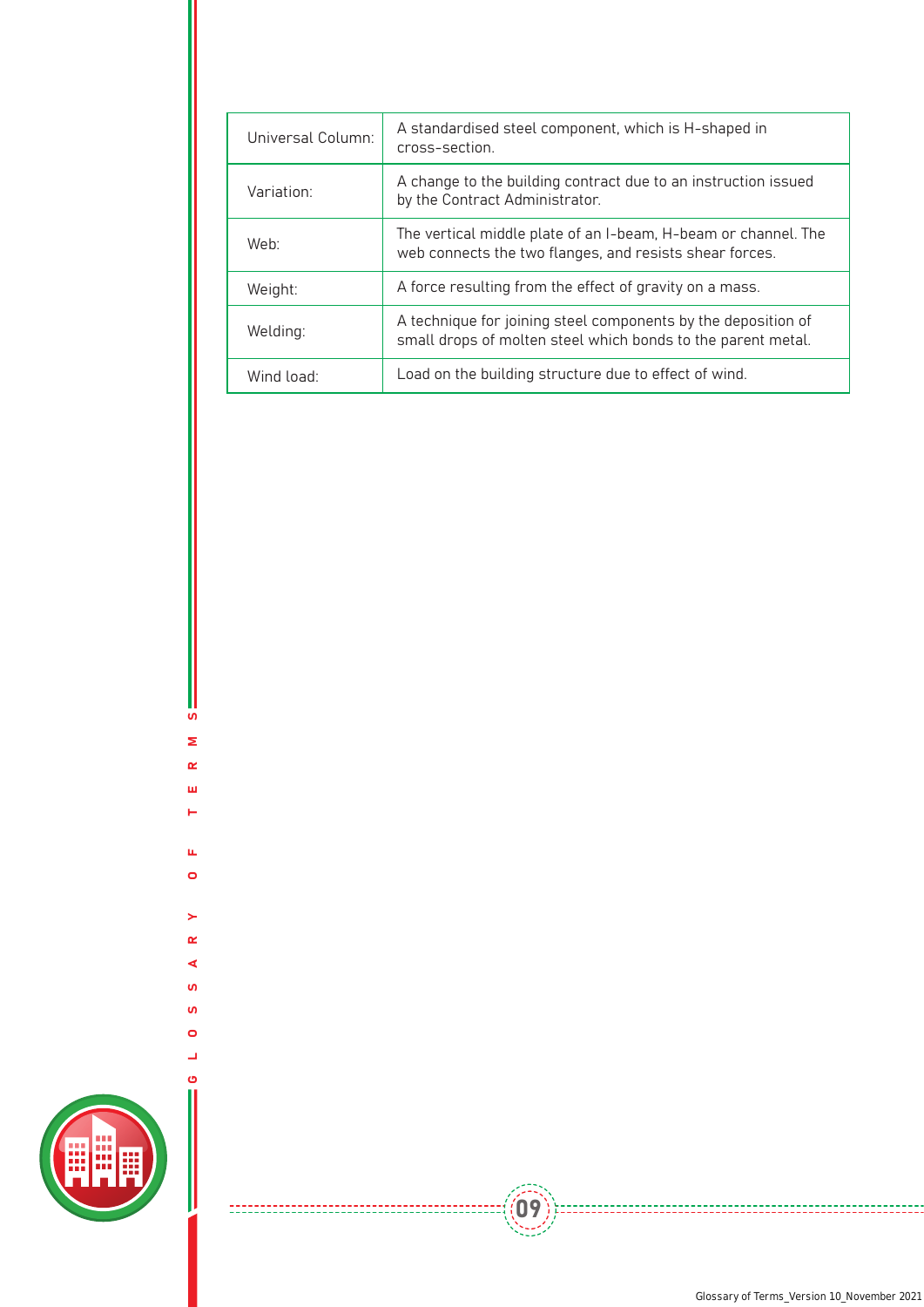### **GLOSSARY OF ELECTRICAL TERMS**

| A            | Ampere, unit of current                           |
|--------------|---------------------------------------------------|
| <b>ATS</b>   | Automatic Transfer Switch                         |
| <b>BDB</b>   | <b>Branch Distribution Board</b>                  |
| <b>BDT</b>   | Bangladesh Taka                                   |
| <b>BNBC</b>  | Bangladesh National Building Code                 |
| <b>BS</b>    | <b>British Standard</b>                           |
| CB           | Circuit Breaker                                   |
| <b>COS</b>   | Change of Switch(manual type)                     |
| DB           | <b>Distribution Board</b>                         |
| <b>DESCO</b> | Dhaka Electricity Supply Company                  |
| DG           | Diesel based Generator                            |
| <b>DOF</b>   | Drop Out Fuse                                     |
| ECC          | Earth Continuity Conductor                        |
| <b>ELC</b>   | Earth Lead Conductor                              |
| <b>EPM</b>   | Electrical Preventive Maintenance                 |
| <b>ESA</b>   | <b>Electrical Safety Audit</b>                    |
| <b>FDB</b>   | Floor Distribution Board/ Fuse Distribution Board |
| GG           | Gas based Generator                               |
| НT           | <b>High Tension</b>                               |
| HV           | High Voltage                                      |
| <b>KVA</b>   | Kilo Volt Ampere                                  |
| <b>KVAR</b>  | Kilo Volt Ampere Reactive                         |
| KW           | Kilo Watt                                         |
| LA           | Lightning Arrestor                                |
| LPS          | <b>Lightning Protection System</b>                |
| LT.          | Low Tension                                       |
| LV           | Low Voltage                                       |
| <b>MCB</b>   | Miniature Circuit Breaker                         |
| M/C          | Machine                                           |
| <b>MCCB</b>  | Molded Cased Circuit Breaker                      |

 $\langle \langle 10$ 



GLOSSARY OF TERMS

 $\mathbf{r}$  $\alpha$  $\blacktriangleleft$ **i**  $\overline{a}$  $\bullet$ Δ

-------------------------

 $\mathbf{u}$  $\bullet$ 

**u** Σ  $\alpha$  $\bar{\mathbf{u}}$  $\vdash$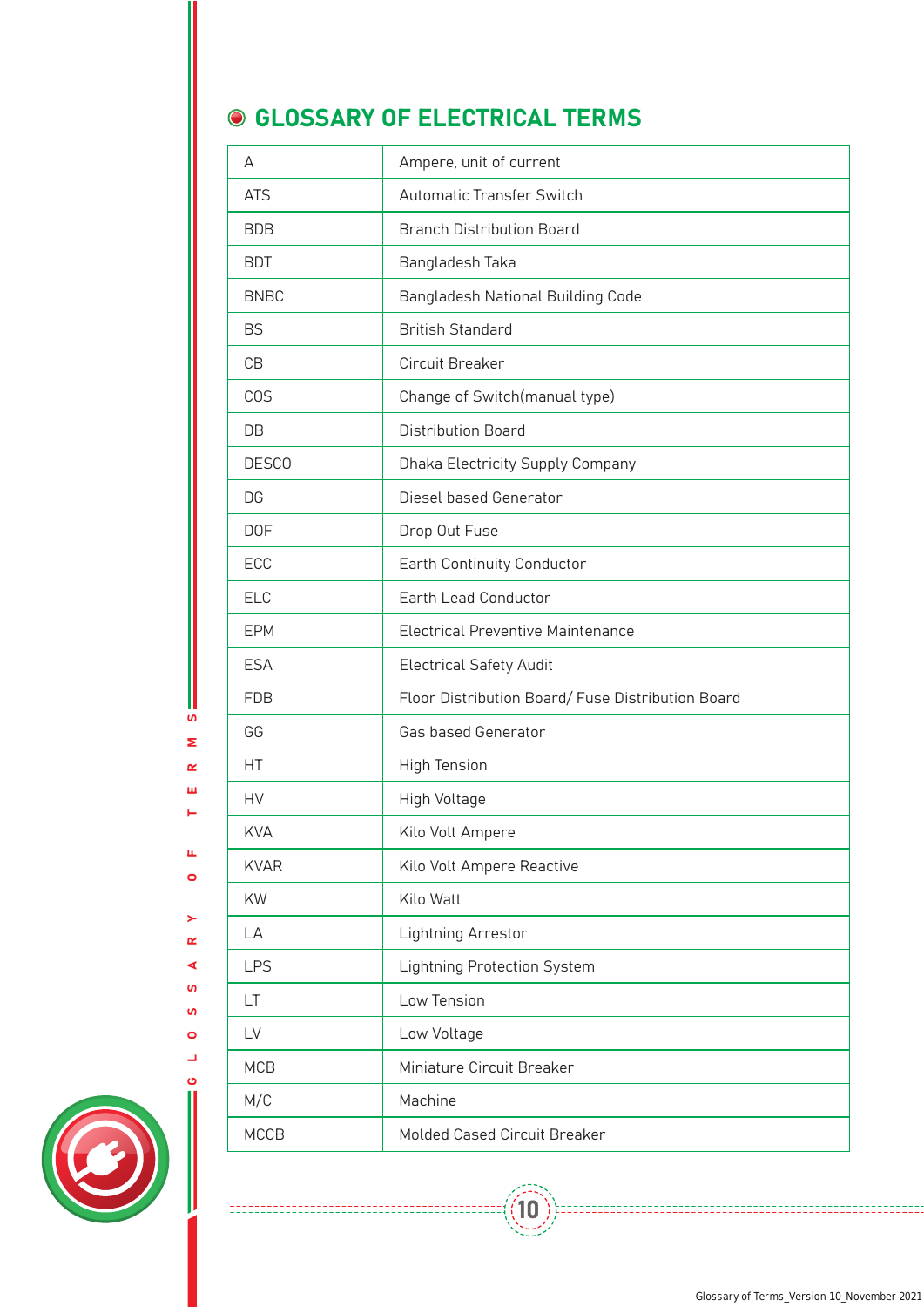| <b>MDB</b><br><b>Main Distribution Board</b><br><b>MW</b><br>Mega Watt<br>N/A<br>Not Applicable<br><b>NEC</b><br><b>National Electric Code</b><br>National Fire Protection Association<br><b>NFPA</b><br>0 & M<br>Operation & Maintenance<br><b>OHS</b><br>Occupation Health & Safety<br><b>PDB</b><br>Power Development Board<br>Power Factor<br>P F<br><b>PFI</b><br>Power Factor Improvement<br><b>PPE</b><br>Personal Protective Equipment<br><b>Rural Electrification Board</b><br><b>REB</b><br>Sub Distribution Board<br><b>SDB</b><br><b>SLD</b><br>Single Line Diagram<br>Volt/Voltage<br>V<br>Watt<br>W<br>Bus Bar Trunking; an enclosed arrangement to distribute<br>power form one end to other end. It's a safer arrangement for<br><b>BBT</b><br>tapping additional connection and also for socket points; Bus<br>ways.<br>Connected to establish electrical continuity conductivity.<br><b>Bonded</b><br>The connection between two or more portions of the equipment<br>Bonding Jumper<br>grounding conductor.<br>The circuit conductors between the final over current device<br><b>Branch Circuit</b><br>protecting the circuit and the outlet<br>A structure that stands alone or that is cut off from adjoining<br>structures by fire walls with all openings therein protected by<br><b>Building</b><br>approved fire doors.<br>An enclosure that is designed for either surface mounting or<br>flush mounting and is provided with a frame, mat, or trim in<br>Cabinet<br>which a swinging door or doors are or can be hung.<br>Mechanical cable entry/exit device constructed from metallic<br>or non- metallic materials. They are designed to provide<br>Cable gland/<br>strain-relief to the cables. They may also be used for sealing<br>glands<br>cables passing through plates. |  |
|--------------------------------------------------------------------------------------------------------------------------------------------------------------------------------------------------------------------------------------------------------------------------------------------------------------------------------------------------------------------------------------------------------------------------------------------------------------------------------------------------------------------------------------------------------------------------------------------------------------------------------------------------------------------------------------------------------------------------------------------------------------------------------------------------------------------------------------------------------------------------------------------------------------------------------------------------------------------------------------------------------------------------------------------------------------------------------------------------------------------------------------------------------------------------------------------------------------------------------------------------------------------------------------------------------------------------------------------------------------------------------------------------------------------------------------------------------------------------------------------------------------------------------------------------------------------------------------------------------------------------------------------------------------------------------------------------------------------------------------------------------------------------------------------------------------|--|
|                                                                                                                                                                                                                                                                                                                                                                                                                                                                                                                                                                                                                                                                                                                                                                                                                                                                                                                                                                                                                                                                                                                                                                                                                                                                                                                                                                                                                                                                                                                                                                                                                                                                                                                                                                                                              |  |
|                                                                                                                                                                                                                                                                                                                                                                                                                                                                                                                                                                                                                                                                                                                                                                                                                                                                                                                                                                                                                                                                                                                                                                                                                                                                                                                                                                                                                                                                                                                                                                                                                                                                                                                                                                                                              |  |
|                                                                                                                                                                                                                                                                                                                                                                                                                                                                                                                                                                                                                                                                                                                                                                                                                                                                                                                                                                                                                                                                                                                                                                                                                                                                                                                                                                                                                                                                                                                                                                                                                                                                                                                                                                                                              |  |
|                                                                                                                                                                                                                                                                                                                                                                                                                                                                                                                                                                                                                                                                                                                                                                                                                                                                                                                                                                                                                                                                                                                                                                                                                                                                                                                                                                                                                                                                                                                                                                                                                                                                                                                                                                                                              |  |
|                                                                                                                                                                                                                                                                                                                                                                                                                                                                                                                                                                                                                                                                                                                                                                                                                                                                                                                                                                                                                                                                                                                                                                                                                                                                                                                                                                                                                                                                                                                                                                                                                                                                                                                                                                                                              |  |
|                                                                                                                                                                                                                                                                                                                                                                                                                                                                                                                                                                                                                                                                                                                                                                                                                                                                                                                                                                                                                                                                                                                                                                                                                                                                                                                                                                                                                                                                                                                                                                                                                                                                                                                                                                                                              |  |
|                                                                                                                                                                                                                                                                                                                                                                                                                                                                                                                                                                                                                                                                                                                                                                                                                                                                                                                                                                                                                                                                                                                                                                                                                                                                                                                                                                                                                                                                                                                                                                                                                                                                                                                                                                                                              |  |
|                                                                                                                                                                                                                                                                                                                                                                                                                                                                                                                                                                                                                                                                                                                                                                                                                                                                                                                                                                                                                                                                                                                                                                                                                                                                                                                                                                                                                                                                                                                                                                                                                                                                                                                                                                                                              |  |
|                                                                                                                                                                                                                                                                                                                                                                                                                                                                                                                                                                                                                                                                                                                                                                                                                                                                                                                                                                                                                                                                                                                                                                                                                                                                                                                                                                                                                                                                                                                                                                                                                                                                                                                                                                                                              |  |
|                                                                                                                                                                                                                                                                                                                                                                                                                                                                                                                                                                                                                                                                                                                                                                                                                                                                                                                                                                                                                                                                                                                                                                                                                                                                                                                                                                                                                                                                                                                                                                                                                                                                                                                                                                                                              |  |
|                                                                                                                                                                                                                                                                                                                                                                                                                                                                                                                                                                                                                                                                                                                                                                                                                                                                                                                                                                                                                                                                                                                                                                                                                                                                                                                                                                                                                                                                                                                                                                                                                                                                                                                                                                                                              |  |
|                                                                                                                                                                                                                                                                                                                                                                                                                                                                                                                                                                                                                                                                                                                                                                                                                                                                                                                                                                                                                                                                                                                                                                                                                                                                                                                                                                                                                                                                                                                                                                                                                                                                                                                                                                                                              |  |
|                                                                                                                                                                                                                                                                                                                                                                                                                                                                                                                                                                                                                                                                                                                                                                                                                                                                                                                                                                                                                                                                                                                                                                                                                                                                                                                                                                                                                                                                                                                                                                                                                                                                                                                                                                                                              |  |
|                                                                                                                                                                                                                                                                                                                                                                                                                                                                                                                                                                                                                                                                                                                                                                                                                                                                                                                                                                                                                                                                                                                                                                                                                                                                                                                                                                                                                                                                                                                                                                                                                                                                                                                                                                                                              |  |
|                                                                                                                                                                                                                                                                                                                                                                                                                                                                                                                                                                                                                                                                                                                                                                                                                                                                                                                                                                                                                                                                                                                                                                                                                                                                                                                                                                                                                                                                                                                                                                                                                                                                                                                                                                                                              |  |
|                                                                                                                                                                                                                                                                                                                                                                                                                                                                                                                                                                                                                                                                                                                                                                                                                                                                                                                                                                                                                                                                                                                                                                                                                                                                                                                                                                                                                                                                                                                                                                                                                                                                                                                                                                                                              |  |
|                                                                                                                                                                                                                                                                                                                                                                                                                                                                                                                                                                                                                                                                                                                                                                                                                                                                                                                                                                                                                                                                                                                                                                                                                                                                                                                                                                                                                                                                                                                                                                                                                                                                                                                                                                                                              |  |
|                                                                                                                                                                                                                                                                                                                                                                                                                                                                                                                                                                                                                                                                                                                                                                                                                                                                                                                                                                                                                                                                                                                                                                                                                                                                                                                                                                                                                                                                                                                                                                                                                                                                                                                                                                                                              |  |
|                                                                                                                                                                                                                                                                                                                                                                                                                                                                                                                                                                                                                                                                                                                                                                                                                                                                                                                                                                                                                                                                                                                                                                                                                                                                                                                                                                                                                                                                                                                                                                                                                                                                                                                                                                                                              |  |
|                                                                                                                                                                                                                                                                                                                                                                                                                                                                                                                                                                                                                                                                                                                                                                                                                                                                                                                                                                                                                                                                                                                                                                                                                                                                                                                                                                                                                                                                                                                                                                                                                                                                                                                                                                                                              |  |
|                                                                                                                                                                                                                                                                                                                                                                                                                                                                                                                                                                                                                                                                                                                                                                                                                                                                                                                                                                                                                                                                                                                                                                                                                                                                                                                                                                                                                                                                                                                                                                                                                                                                                                                                                                                                              |  |
|                                                                                                                                                                                                                                                                                                                                                                                                                                                                                                                                                                                                                                                                                                                                                                                                                                                                                                                                                                                                                                                                                                                                                                                                                                                                                                                                                                                                                                                                                                                                                                                                                                                                                                                                                                                                              |  |
|                                                                                                                                                                                                                                                                                                                                                                                                                                                                                                                                                                                                                                                                                                                                                                                                                                                                                                                                                                                                                                                                                                                                                                                                                                                                                                                                                                                                                                                                                                                                                                                                                                                                                                                                                                                                              |  |

 $\left(\begin{matrix} 1 \\ 1 \end{matrix}\right)$ 



GLOSSARY OF TERMS

 $\geq$  $\pmb{\underline{\alpha}}$  $\blacktriangleleft$ **i**  $\mathbf{u}$  $\bullet$  $\Box$ 

 $\mathbf{u}_i$  $\bullet$ 

Ш  ${\bf u}$  $\mathbf{z}$  $\alpha$  $\bar{\underline{\mathbf{u}}}$  $\vdash$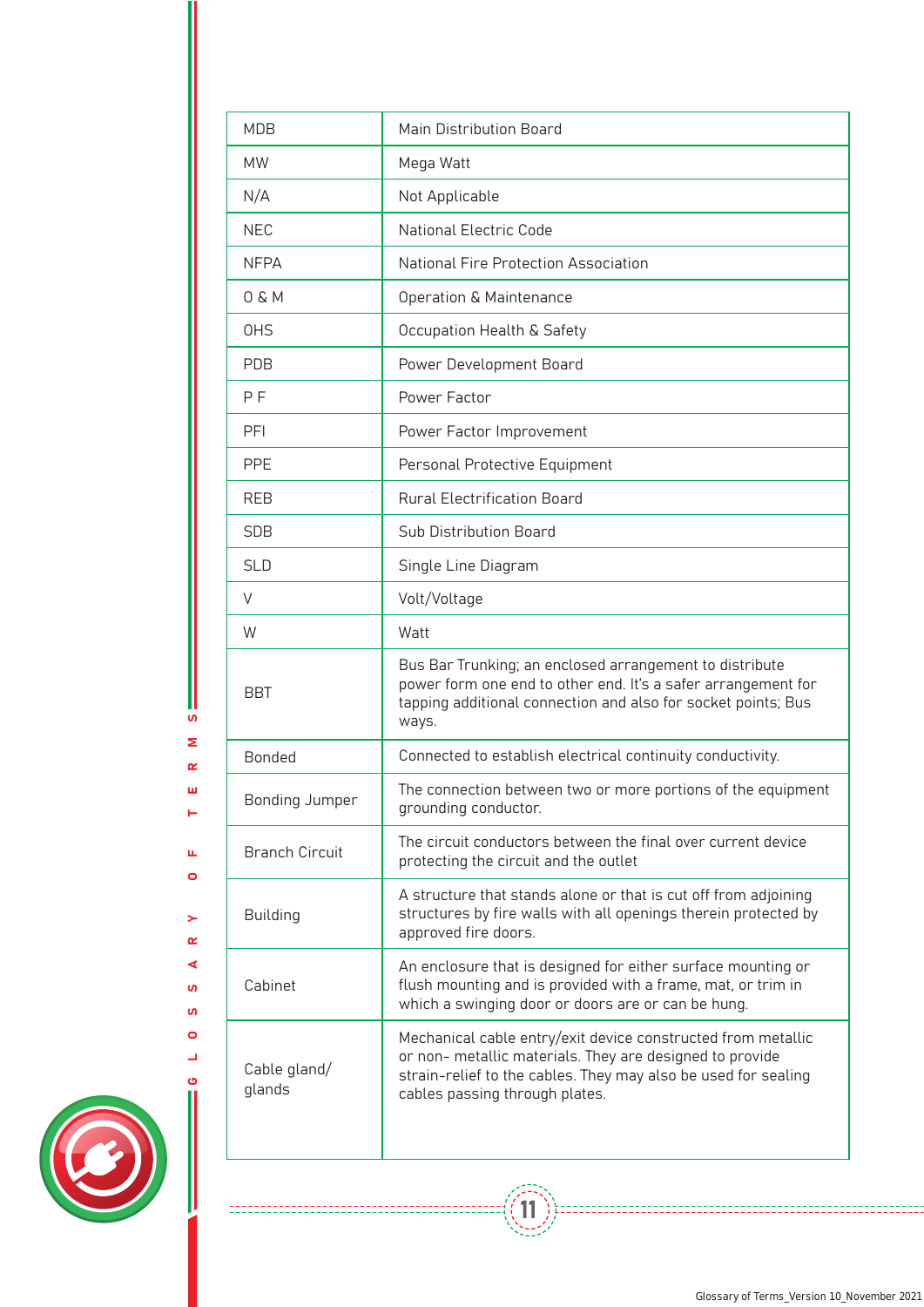| Circuit Breaker        | A device designed to open and close a circuit by non-automatic<br>means and to open the circuit automatically on a predetermined<br>overcurrent without damage to itself when properly applied<br>within its rating. |
|------------------------|----------------------------------------------------------------------------------------------------------------------------------------------------------------------------------------------------------------------|
| Concealed              | Rendered inaccessible by the structure or finish of the building.                                                                                                                                                    |
| Cut-out Box            | An enclosure designed for surface mounting that has swinging<br>doors or covers secured directly to and telescoping with the<br>wall of the box proper.                                                              |
| Device                 | A unit of an electrical system, other than a conductor, that<br>carries or controls electric energy as its principal function.                                                                                       |
| Disconnecting<br>means | A device, or group of devices, or other means by which the<br>connectors of a circuit can be disconnected from their source<br>of supply.                                                                            |
| Earthing/<br>Grounding | Connected (connecting) to ground or to a conductive body that<br>extends the ground connection.                                                                                                                      |
| Earth Electrode        | A metal rod that is bored intentionally in deeper soil level to<br>clear electrical fault.                                                                                                                           |
| Earth Pit              | An arrangement to enclose the earth electrode on ground;<br>basically it is used for identification of earth electrode.                                                                                              |
| Earth Resistance       | It is the resistance measured at the top of the earth electrode<br>in an earth pit. It's value must be lower than 1.                                                                                                 |
| Enclosure              | The case or housing of apparatus, or the fence or walls<br>surrounding an installation to prevent personnel from<br>accidentally contacting energized parts or to protect the<br>equipment from physical damage.     |
| Equipment              | A general term, including fittings, devices, appliances,<br>luminaires, apparatus, machinery, and the like used as a part<br>of, or in connection with, an electrical installation.                                  |
| Feeder                 | All circuit conductors between the service equipment, the<br>source and the final branch-circuit overcurrent device.                                                                                                 |
| Fitting                | An accessory such as a locknut, bushing, or other part of a<br>wiring system that is intended primarily to perform a<br>mechanical rather than an electrical function.                                               |
| Hotspot                | Any temperature higher than normal during operation.                                                                                                                                                                 |
| Insulation             | Suitable non-conducting material, enclosing, surrounding or<br>supporting a conductor.                                                                                                                               |
| Live parts             | Energized conductive components.                                                                                                                                                                                     |
| Lug/Lugs               | Electrical connector used for cable termination either to<br>bus-bars or any terminal box of equipment.                                                                                                              |
| M.C.C                  | Motor Control Center.<br>An assembly of one or more enclosed sections having a common<br>power bus and principally containing motor control units.                                                                   |

 $\left(\begin{matrix} 12 \\ -2 \end{matrix}\right)$ 



GLOSSARY OF TERMS

 $\geq$  $\alpha$  $\blacktriangleleft$  $\mathbf{v}$ **i**  $\bullet$  $\overline{\phantom{a}}$ ය

-----------------------

 $\hat{\mathbf{u}}$  $\bullet$ 

**u**  $\bar{\mathbf{z}}$  $\alpha$  $\bar{\mathbf{u}}$  $\vdash$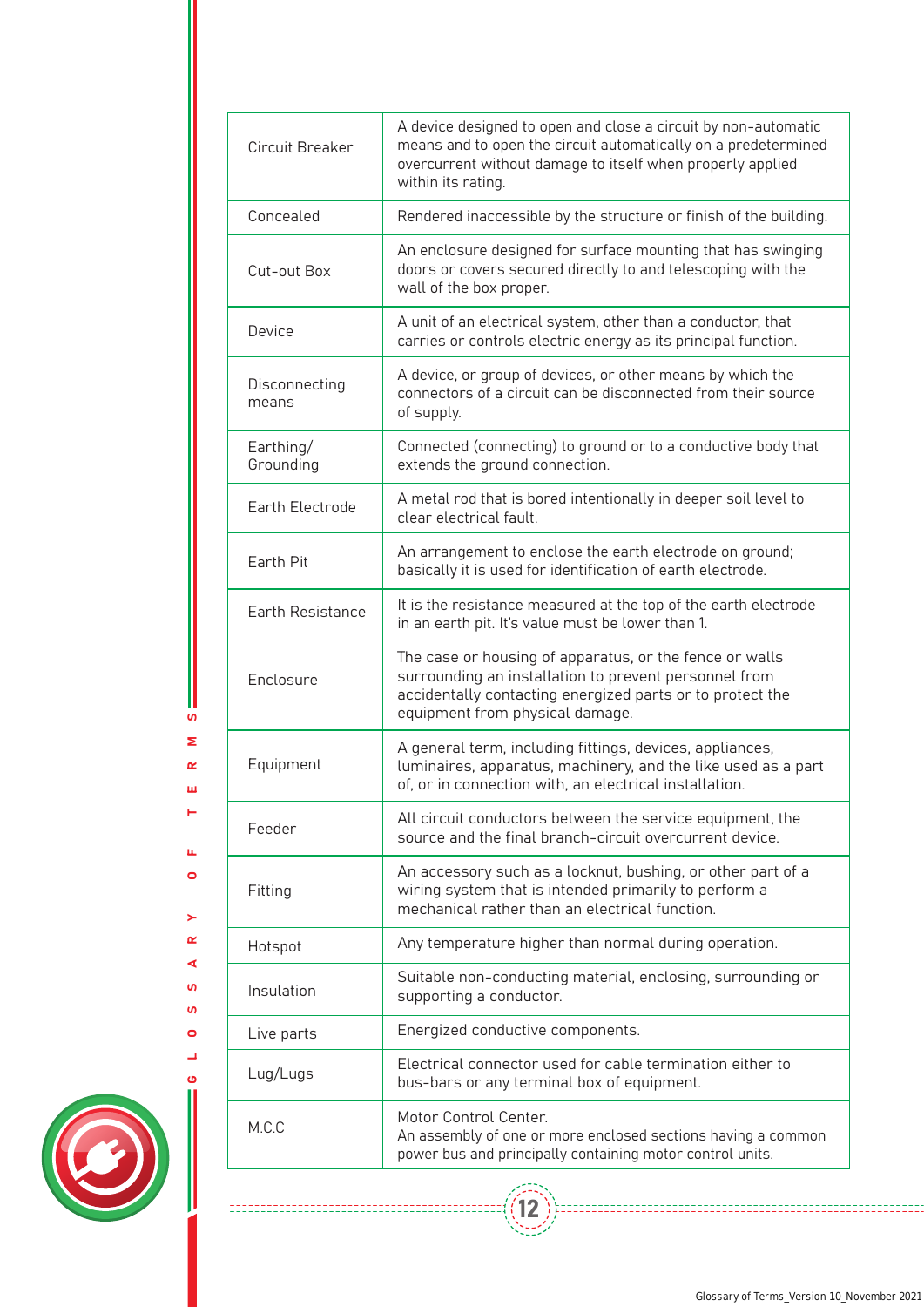| Neutral Conductor | The conductor connected to the neutral point of a system that<br>is intended to carry current under normal conditions.                                                                                                                                                                                                                                                                        |
|-------------------|-----------------------------------------------------------------------------------------------------------------------------------------------------------------------------------------------------------------------------------------------------------------------------------------------------------------------------------------------------------------------------------------------|
| Neutral point     | The common point on a wye-connection in a polyphase<br>system or midpoint on a single-phase, 3-wire system, or<br>midpoint of a single- phase portion of a 3-phase delta<br>system, or a midpoint of a 3-wire, direct-current system.                                                                                                                                                         |
| Overcurrent       | Any current in excess of the rated current of equipment or<br>the capacity of a conductor. It may result from overload, short<br>circuit, or ground fault.                                                                                                                                                                                                                                    |
| Overload          | Operation of equipment in excess of normal, full-load rating,<br>or of a conductor in excess of rated capacity that, when it<br>persists for a sufficient length of time, would cause damage<br>or dangerous overheating. A fault, such as a short circuit or<br>fault is not an overload.                                                                                                    |
| Panel board       | A single panel or a group of panel units designed for assembly<br>in the form of a single panel including buses, automatic<br>overcurrent devices, and with or without switches for the<br>control of light, heat, or power circuits, designed to be placed<br>in a cabinet or cut-out box placed in or against a wall, parti-<br>tion, or other support; and accessible only from the front. |
| Qualified person  | One who has skills and knowledge related to the construction<br>and operation of the electrical equipment and installations<br>and has received safety training to recognize and avoid the<br>hazards involved.                                                                                                                                                                               |
| Raceway           | An enclosed channel of metallic or non-metallic materials<br>designed expressly for holding wires, cables, or bus bars,<br>with additional functions.                                                                                                                                                                                                                                         |
| Cable tray system | A unit or assembly of units or sections and associated fitting a<br>structural system used to securely fasten or support cables.                                                                                                                                                                                                                                                              |
| Service           | The conductors and equipment for delivering electric energy from<br>the serving utility to the wiring system of the premises served.                                                                                                                                                                                                                                                          |
| Service cable     | Service conductors made up in the form of a cable.                                                                                                                                                                                                                                                                                                                                            |
| Service equipment | The necessary equipment, usually consisting of a circuit breaker(s)<br>or switch(es) and fuse(s) and their accessories, connected to the<br>load end of service conductors to a building or other structure, or<br>an otherwise designated area, and intended to constitute the main<br>control a cut-off of the supply.                                                                      |
| Service lateral   | The underground conductors between the utility electric supply<br>system and the service point.                                                                                                                                                                                                                                                                                               |
| Service point     | The point of connection between the facilities of the serving utility<br>and the premises wiring.                                                                                                                                                                                                                                                                                             |
| Substation        | An enclosed assemblage of equipment (e.g., switches, interrupting<br>devices, circuit breakers, buses, and transformers) through which<br>electric energy is passed for the purpose of distribution, switching,<br>or modifying its characteristics.                                                                                                                                          |
| Switchgear        | An assembly completely enclosed on all sides and top with<br>sheet metal and containing primary power circuit switching,<br>interrupting devices, or both, with buses and connections.<br>The assembly may include control and auxiliary devices.<br>Access to the interior of the enclosure is provided by doors,<br>removable covers, or both.                                              |

 $(13)$ 



GLOSSARY OF TERMS

 $\geq$  $\pmb{\alpha}$  $\blacktriangleleft$  $\mathbf{u}$  $\mathbf{v}$  $\bullet$  $\Box$  $\ddot{\mathbf{c}}$ 

 $\frac{1}{2}$ 

 $\mathbf{u}_i$  $\bullet$ 

Ш S  $\mathbf{z}$  $\pmb{\alpha}$  $\bar{\mathbf{u}}$  $\vdash$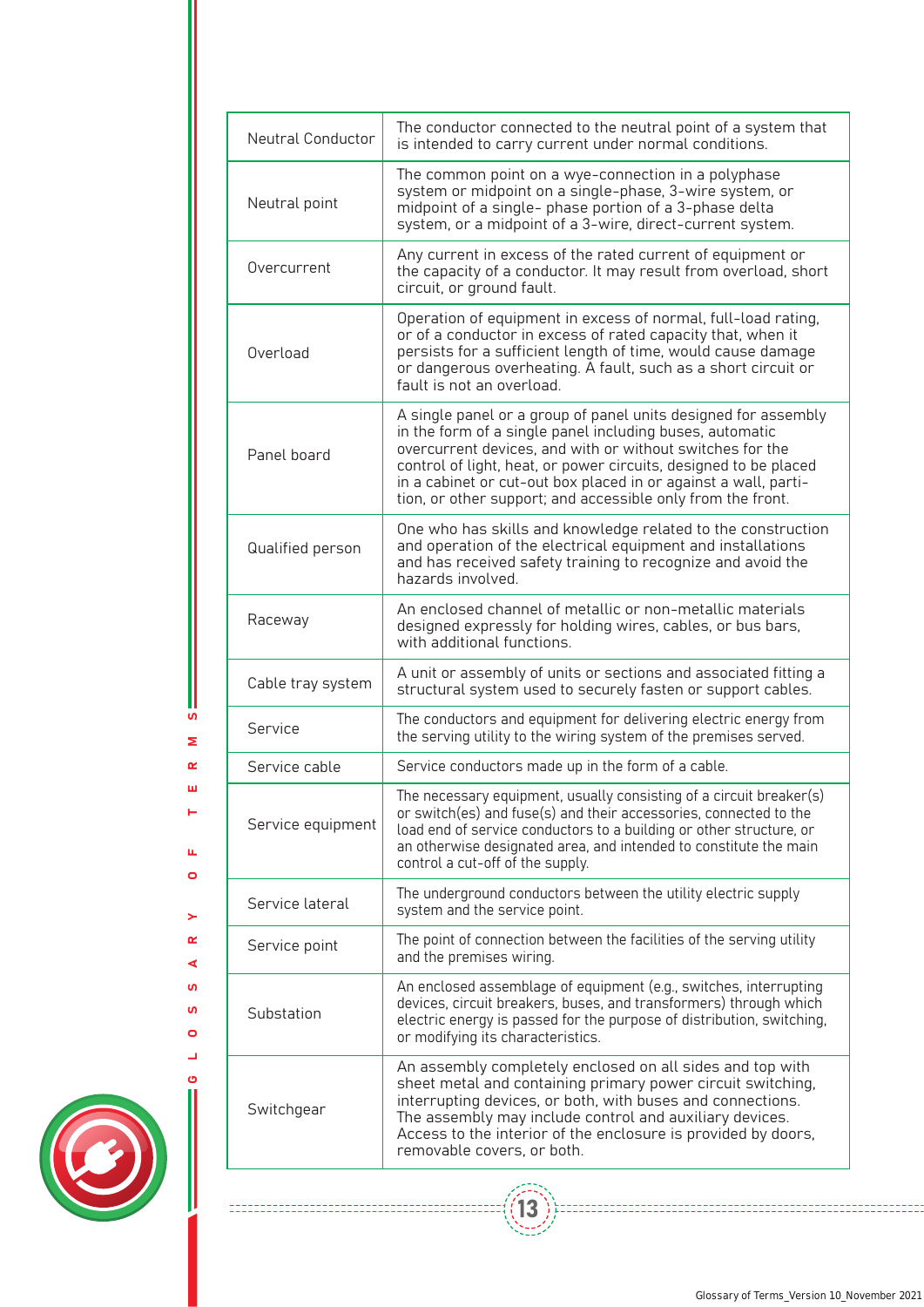## **GLOSSARY OF FIRE SAFETY TERMS**

| Out-dated, old, discontinued, not in compliance with current<br>requirements.                                                                                                                                                                                                                                                                                                                                                                                                                                                                                                                                                                                                                                                                                |
|--------------------------------------------------------------------------------------------------------------------------------------------------------------------------------------------------------------------------------------------------------------------------------------------------------------------------------------------------------------------------------------------------------------------------------------------------------------------------------------------------------------------------------------------------------------------------------------------------------------------------------------------------------------------------------------------------------------------------------------------------------------|
| The portion of exit access that must be traversed before two<br>separate and distinct paths of travel to two exits are available.<br>Common path of travel is measured in the same manner as<br>travel distance but terminates at that point where two separate<br>and distinct routes become available. Paths that merge are<br>common paths of travel.                                                                                                                                                                                                                                                                                                                                                                                                     |
| A dead end exists where an occupant enters a corridor<br>thinking there is an exit at the end and, finding none, is forced<br>to retrace the path travelled to reach a choice of egress.                                                                                                                                                                                                                                                                                                                                                                                                                                                                                                                                                                     |
| That portion of a means of egress between the termination of<br>an exit and a public way.                                                                                                                                                                                                                                                                                                                                                                                                                                                                                                                                                                                                                                                                    |
| Construction that meets the requirements of the applicable<br>fire rating, which includes walls, floors, ceilings, doors and<br>windows.                                                                                                                                                                                                                                                                                                                                                                                                                                                                                                                                                                                                                     |
| Separation of an area from another area by fire rated<br>construction, which includes fire resistant construction, fire<br>rated doors/windows and penetrations, which are sealed by<br>fire rated materials.                                                                                                                                                                                                                                                                                                                                                                                                                                                                                                                                                |
| Finished ground level.                                                                                                                                                                                                                                                                                                                                                                                                                                                                                                                                                                                                                                                                                                                                       |
| Equipment, materials, or services included in a list published by<br>an organization that is acceptable to the authority having<br>jurisdiction and concerned with evaluation of products or<br>services, that maintains periodic inspection of production of<br>listed equipment or materials, and whose listing states that<br>either the equipment, or material, meets appropriate designated<br>standards. The means for identifying listed equipment may vary<br>for each organization concerned with product evaluation; some<br>organizations do not recognize equipment as listed unless it is<br>also labeled. The authority having jurisdiction should utilize the<br>system employed by the listing organization to identify a listed<br>product. |
| A continuous and unobstructed way of travel from any point in<br>a building or structure to a public way consisting of three<br>separate and distinct parts: (1) the exit access, (2) the exit,<br>and (3) the exit discharge.                                                                                                                                                                                                                                                                                                                                                                                                                                                                                                                               |
| The calculated maximum number of persons allowable per<br>floor depending on available egress capacity.                                                                                                                                                                                                                                                                                                                                                                                                                                                                                                                                                                                                                                                      |
| According to management, not verified.                                                                                                                                                                                                                                                                                                                                                                                                                                                                                                                                                                                                                                                                                                                       |
| The maximum length of exit access travel, measured from the<br>most remote point within a storey along the natural and<br>unobstructed path of egress travel to an exit door.                                                                                                                                                                                                                                                                                                                                                                                                                                                                                                                                                                                |
| Openings in fire rated separation, which are not protected by<br>fire rated doors, windows or other type of arrangement.                                                                                                                                                                                                                                                                                                                                                                                                                                                                                                                                                                                                                                     |
|                                                                                                                                                                                                                                                                                                                                                                                                                                                                                                                                                                                                                                                                                                                                                              |

14



GLOSSARY OF TERMS

 $\geq$  $\alpha$  $\blacktriangleleft$ **u**  $\mathbf{v}$  $\bullet$ پ

=====================

 $\mathbf{u}_i$  $\bullet$ 

**SV** Σ  $\alpha$  $\bar{\underline{\mathbf{u}}}$  $\vdash$